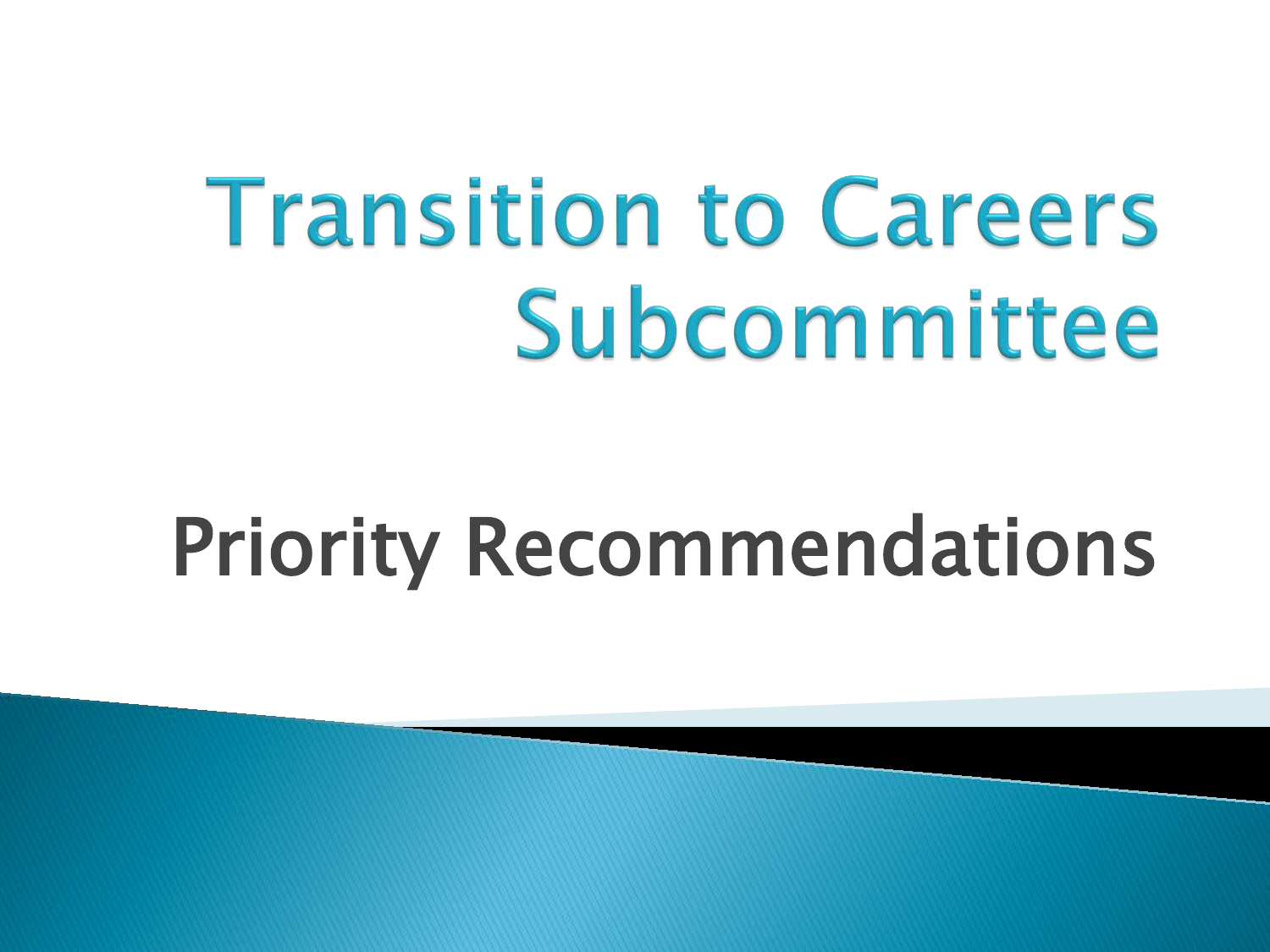### Committee Recommendations

#### Developed 24 specific recommendations

- 1. Early Work Experience
- 2. Postsecondary Education
- 3. Family Expectations
- 4. System Integration/ Seamless Transition
- 5. Professional Supports and Incentives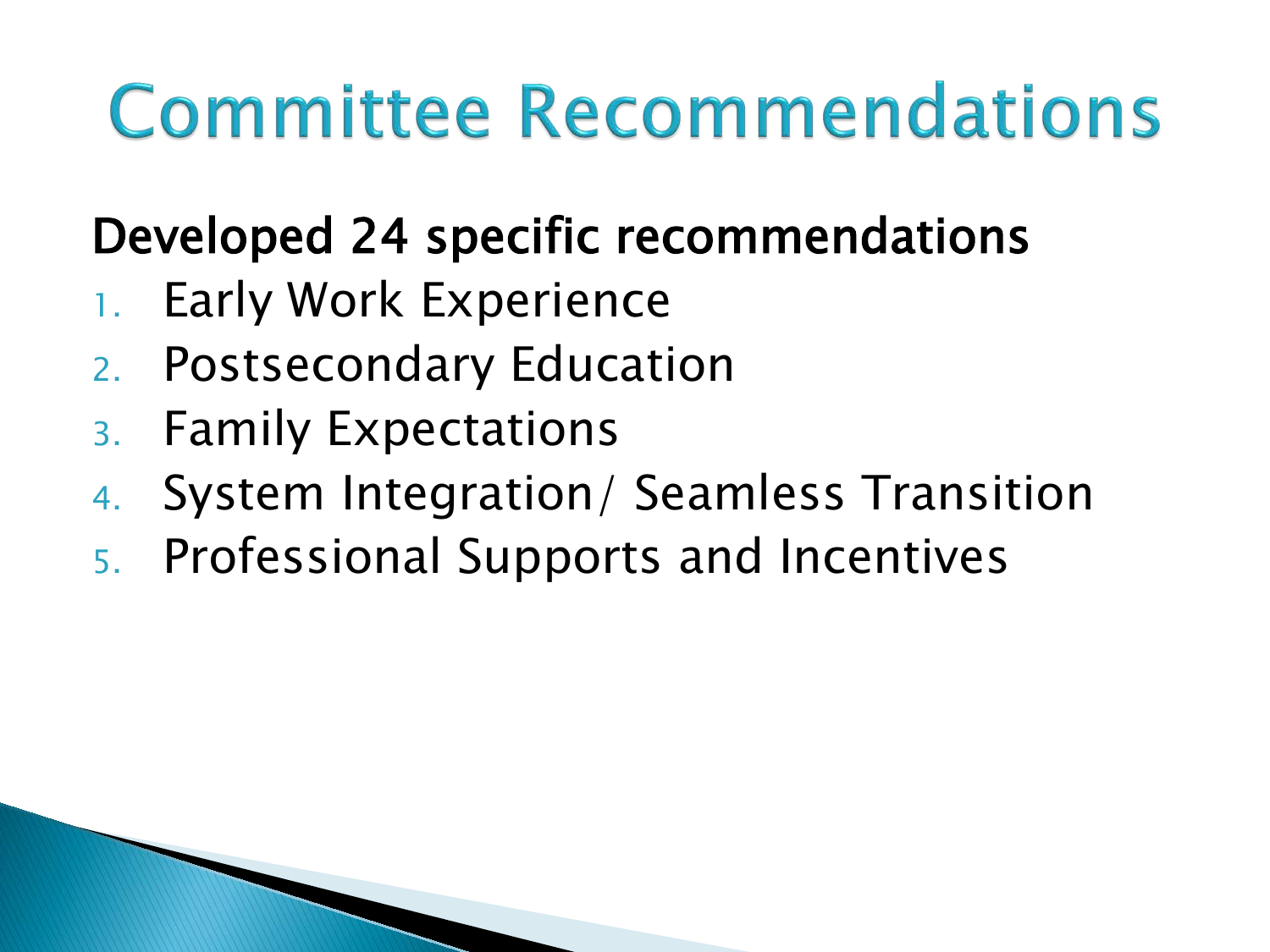#### Prioritize Recommendations

- All committee members participated in a survey and prioritized the 24 initial recommendations.
- ▶ There was consensus across many recommendations as high or medium areas of importance.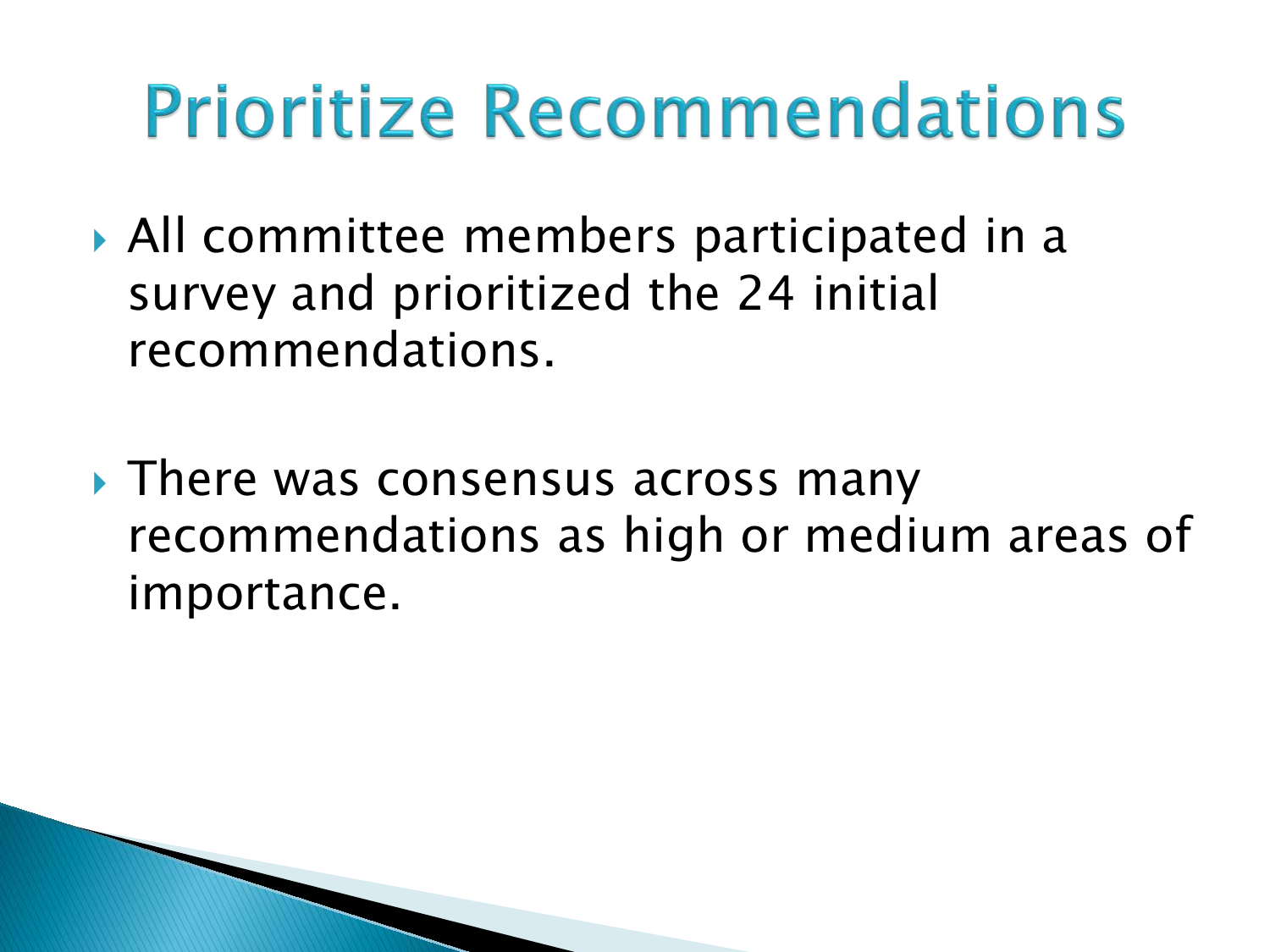- ▶ With the Reauthorization of IDEA, the subcommittee will look closely at more specific recommendations.
- ▶ Two specific areas that were highlighted include:
	- 1. Indicator 14 (post-school outcomes) for annual benchmarking, compliance and quality improvement purposes, specifically differentiate sheltered employment outcomes from CIE.
	- 2. Assistive Technology assessment during school, having AT follow the student across settings / from school to employment.
- A call has been set up with Department of Education to inform our Committee.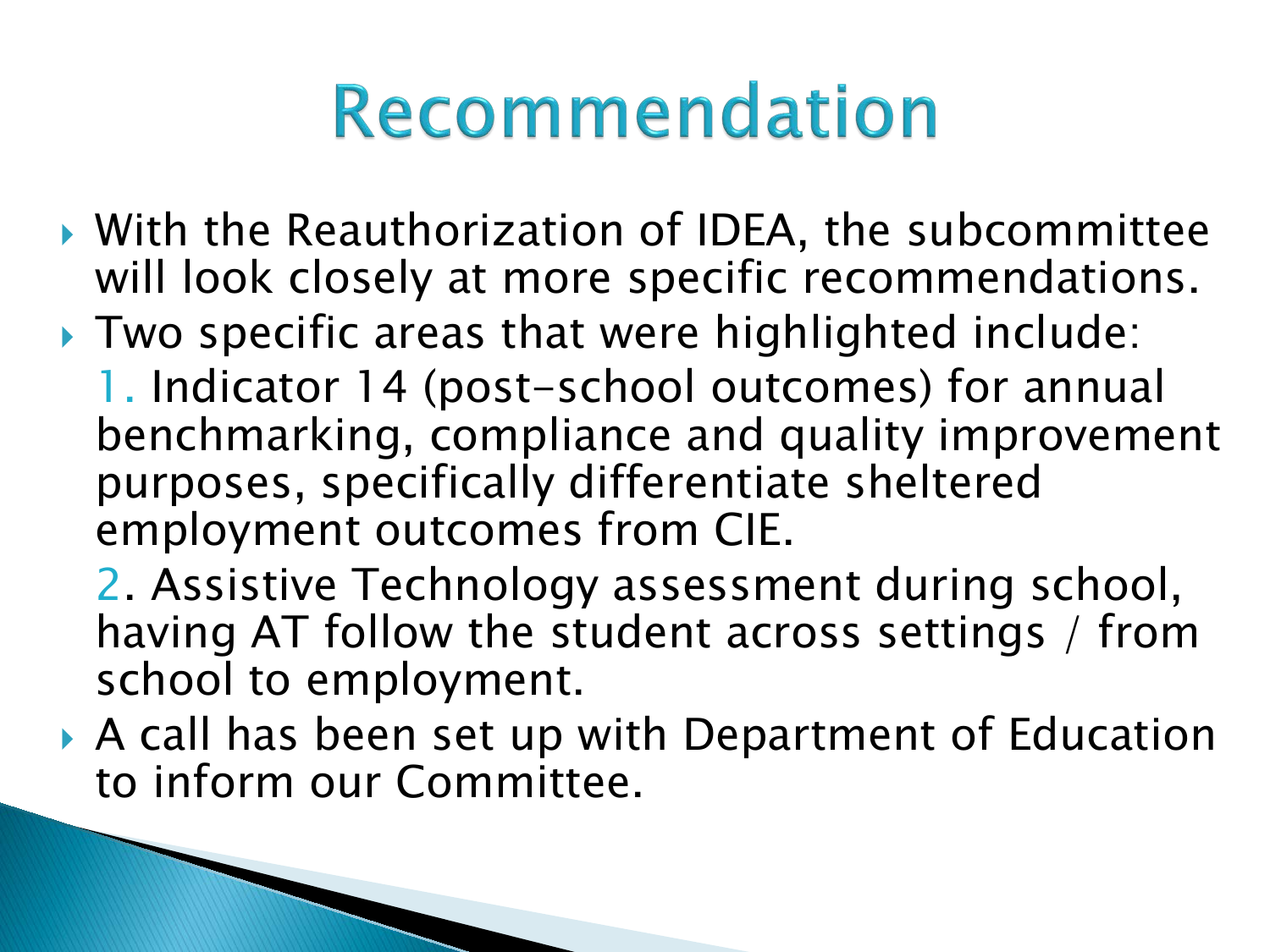- Federally funded grantees that have early contact with parents of children with I/DD should be required to engage families earlier and support high expectations.
- Committee is exploring more specific recommendations in this area that could include organizations that touch families early ( i.e., Parent Training Centers, Family Support Programs, IDEA Part B/C.).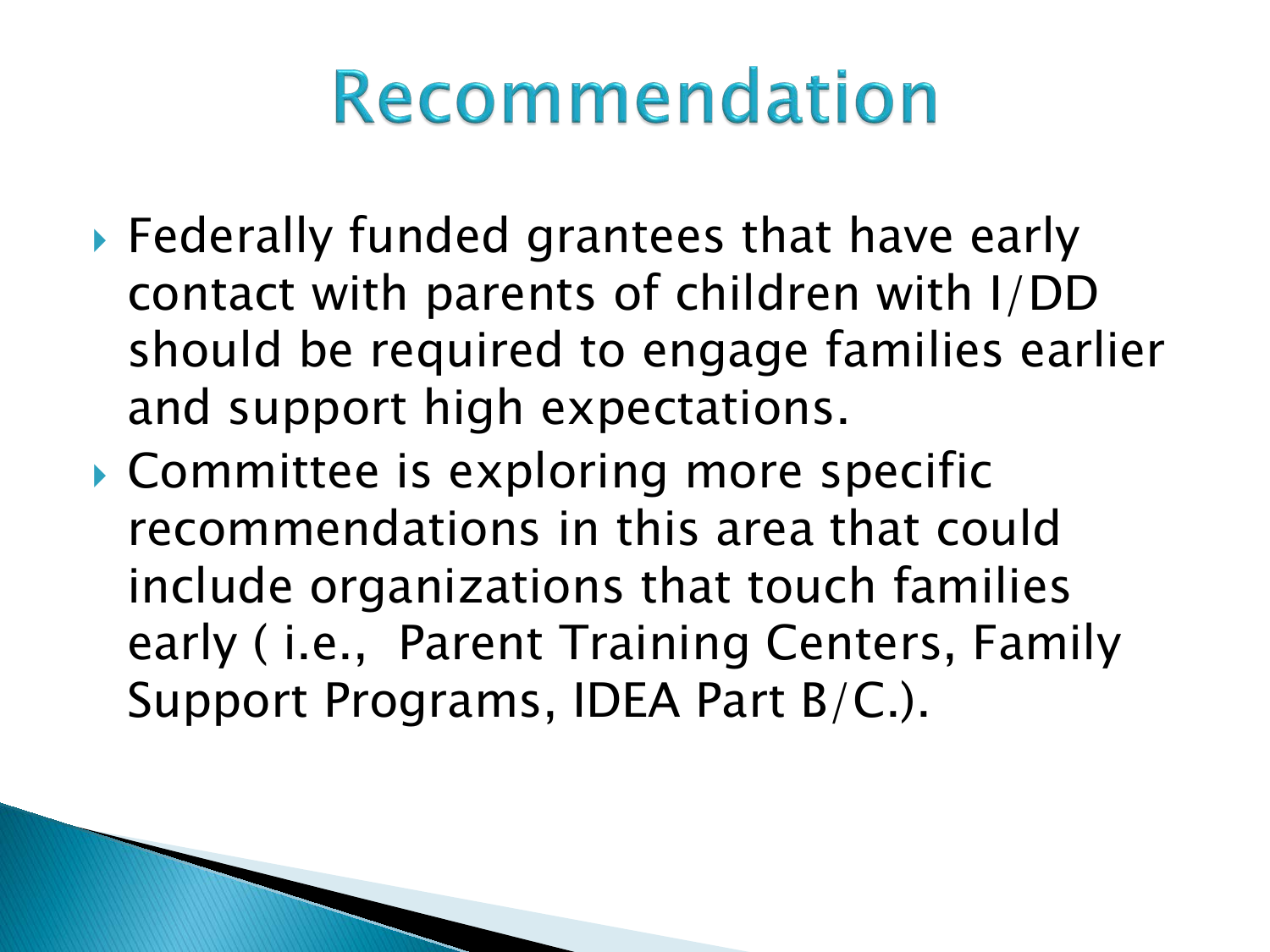- ▶ DOL, ED, HHS, CMS should work together to leverage federal resources (including WIOA Title I and Title IV) so funding streams and services can work together. Specifically, CIE prior to exiting high school.
- **Interagency alignment of outcome goals,** coordination of supports, services, and funding oriented toward CIE must be mandated among ED, DOL, RSA, SSA, and CMS with a designated lead federal agency.
- ▶ Our team is in agreement in this area and we are moving toward with more specific recommendation.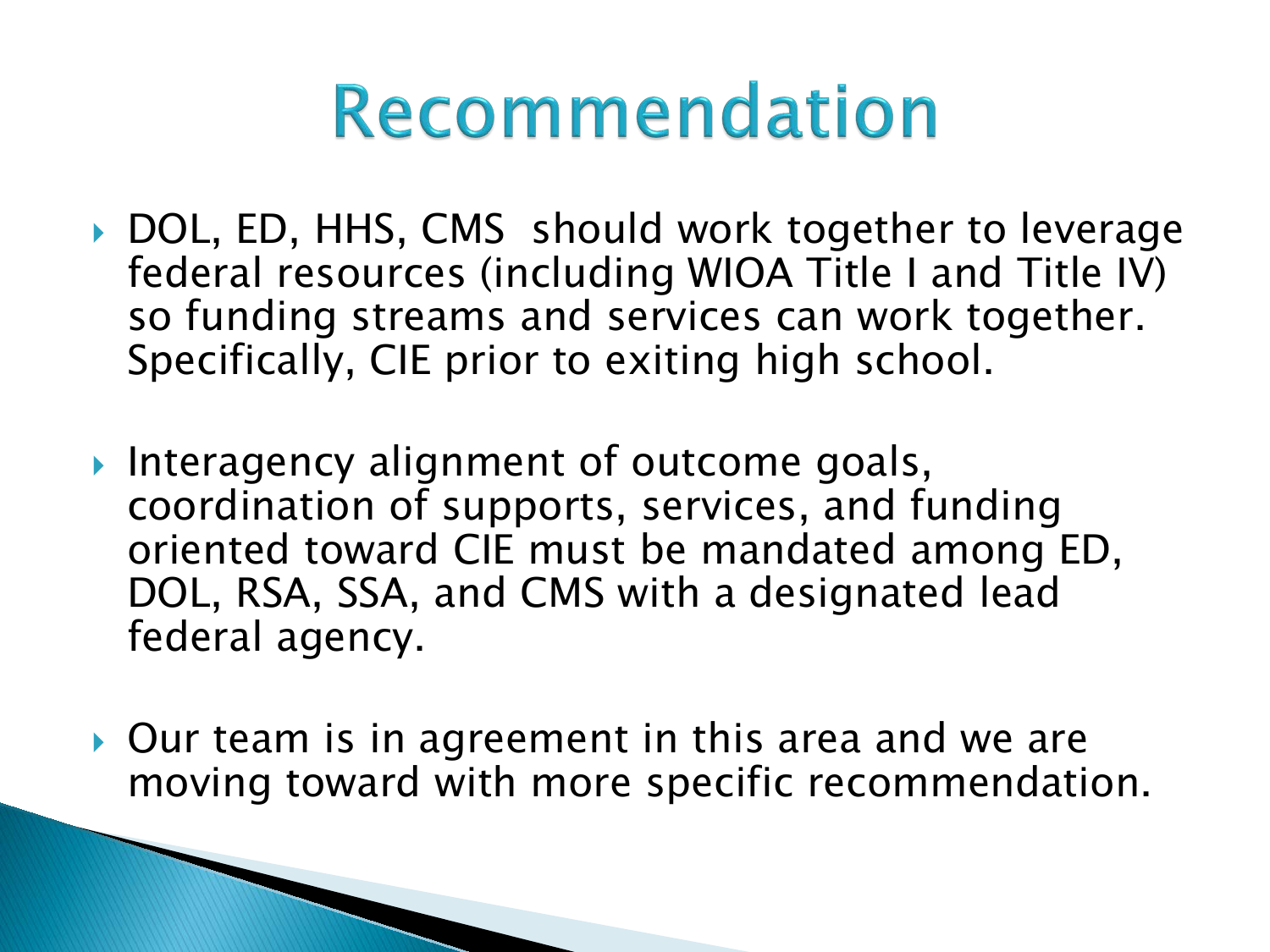- **► ED should increase investment in high quality** multivariate correlational research to move from promising practices to evidence-based practices – which practices or combination of practices moves youth from school to careers.
- Improve our research in this area to review the unanswered questions.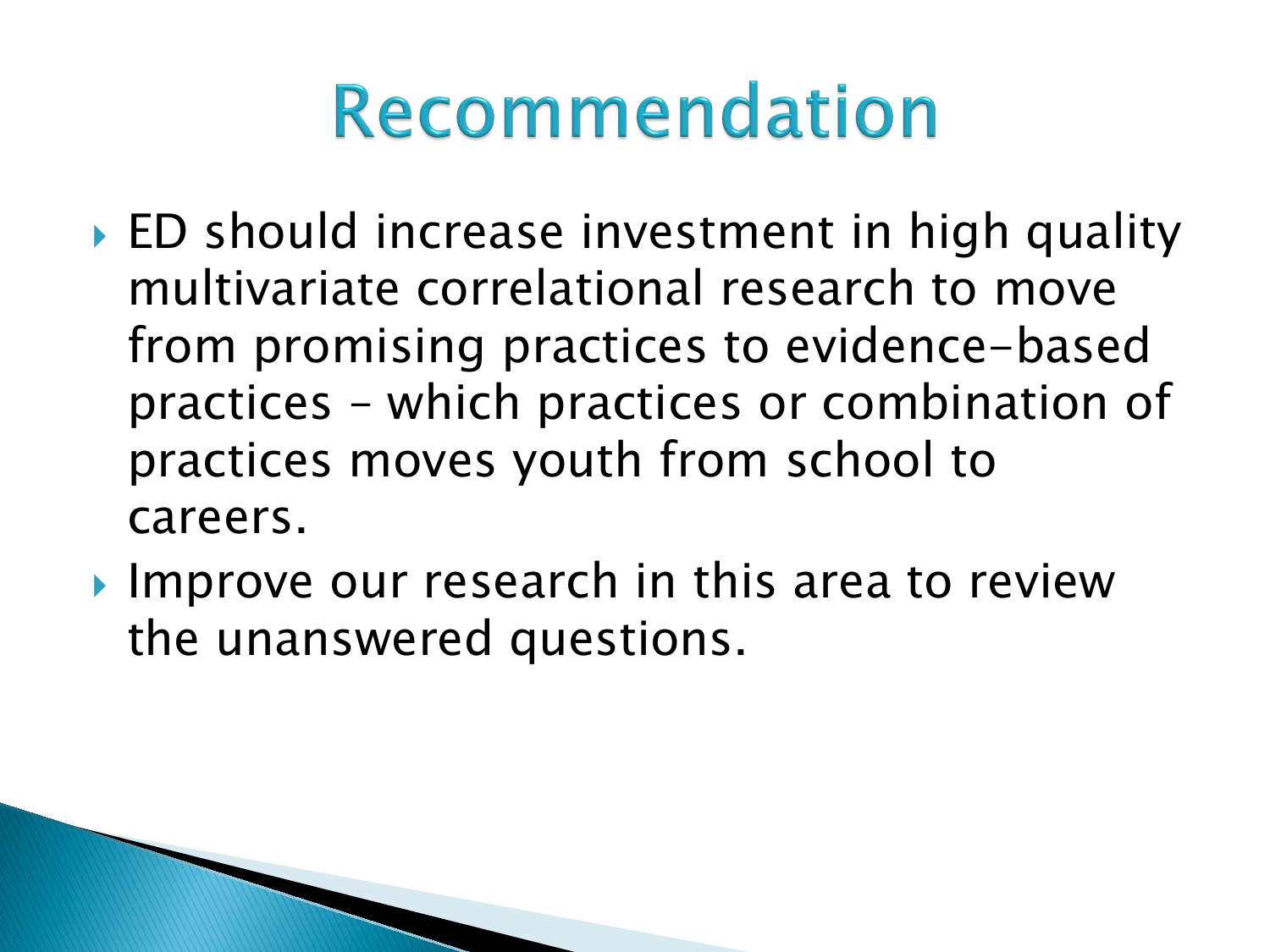- ▶ ED and SEAs must act to improve secondary teacher education requirements to include a strong focus on transition to CIE and postsecondary education.
- ▶ ED, RSA, & DOL must promote and fund preservice and in-service training for paraprofessionals & professionals across systems that focuses on building high expectations related to CIE.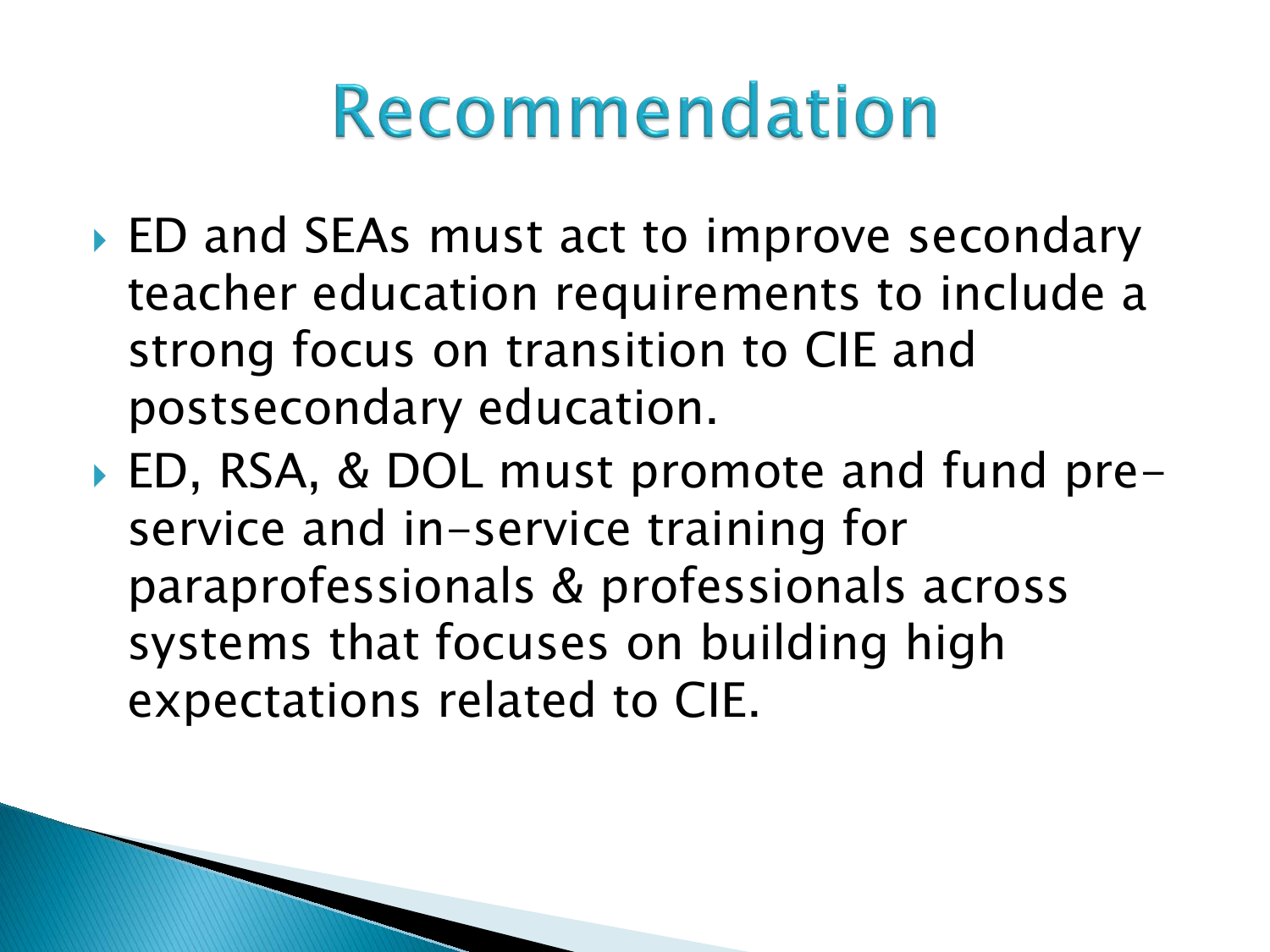▶ ED must require PSE experiences to involve multiple competitive integrated employment experiences to include paid internships in integrated settings – to identify career path.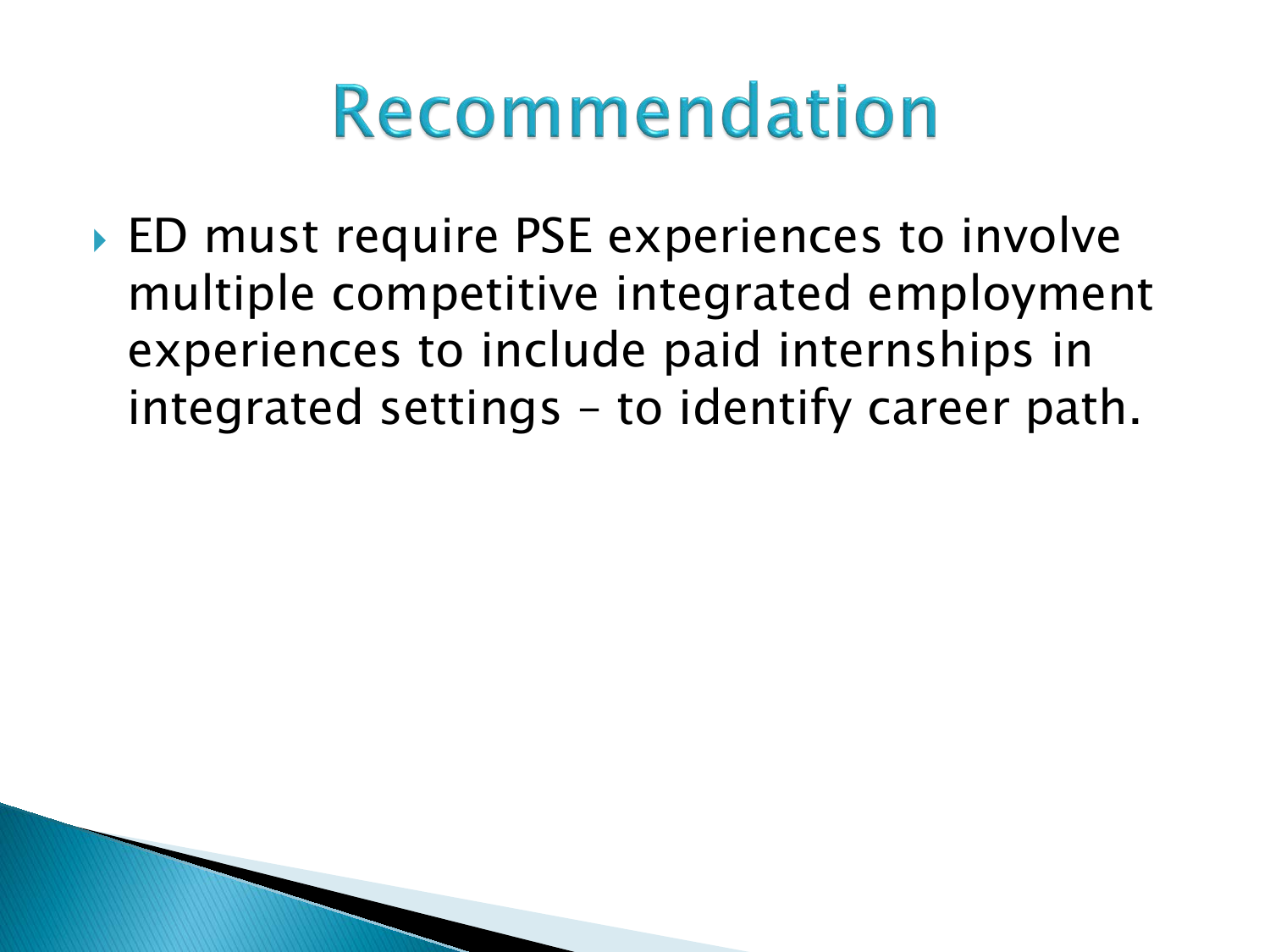▶ Federal agencies must coordinate to develop a pilot and seek demonstration authority to increase flexibility and potentially waive requirements across multiple authorities. (IDEA, Elementary Secondary Education Act (ESEA), RSA, SSA, DOL, and CMS).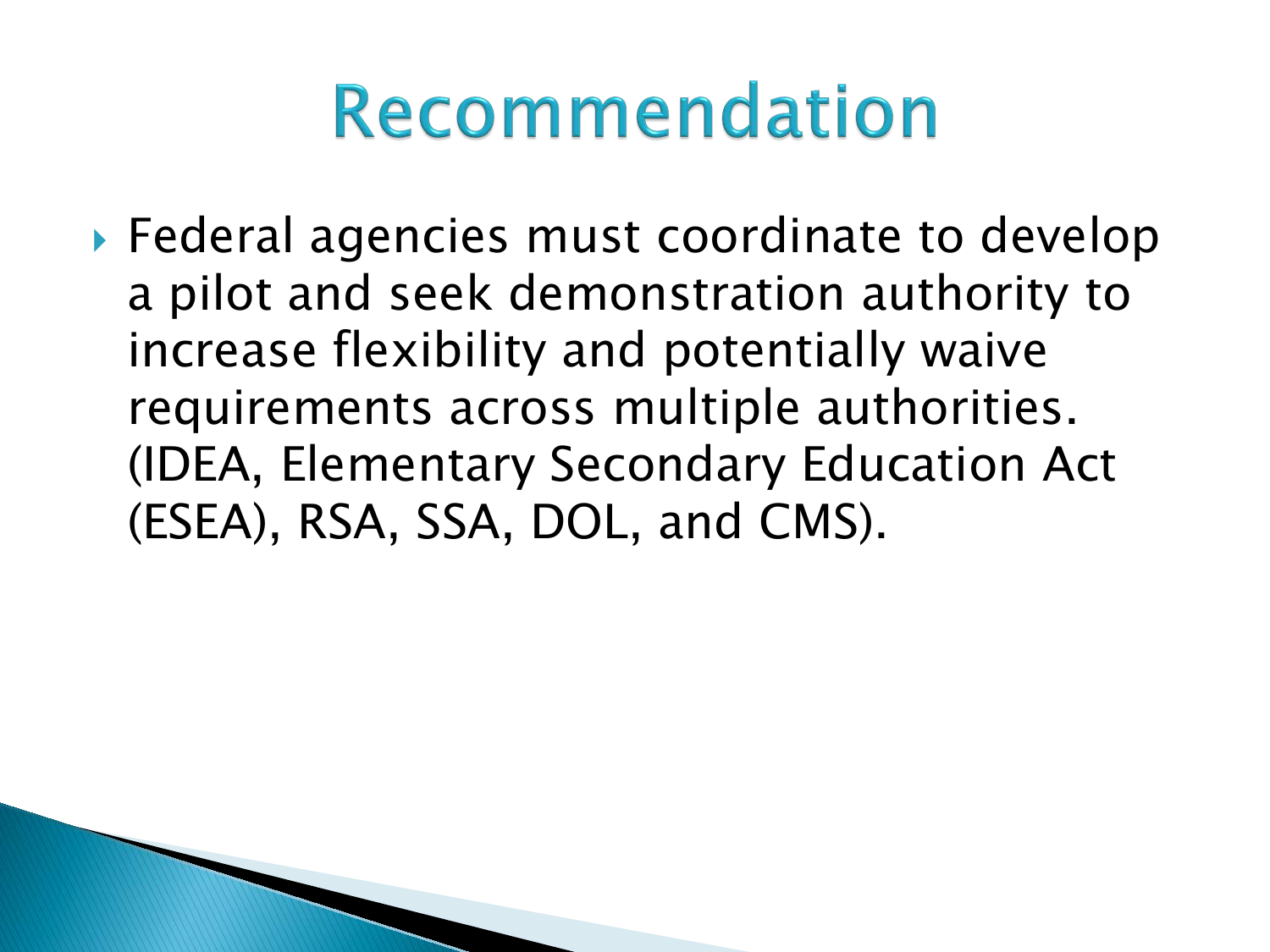### Moving Forward

Further analyze our recommendations organizing them into one of the following types of action.

- ▶ Congressional Action
- ▶ Administrative Action / Regulatory Action intended to as a way to enforce the law
- Research, Demonstration and/or Innovative Pilot